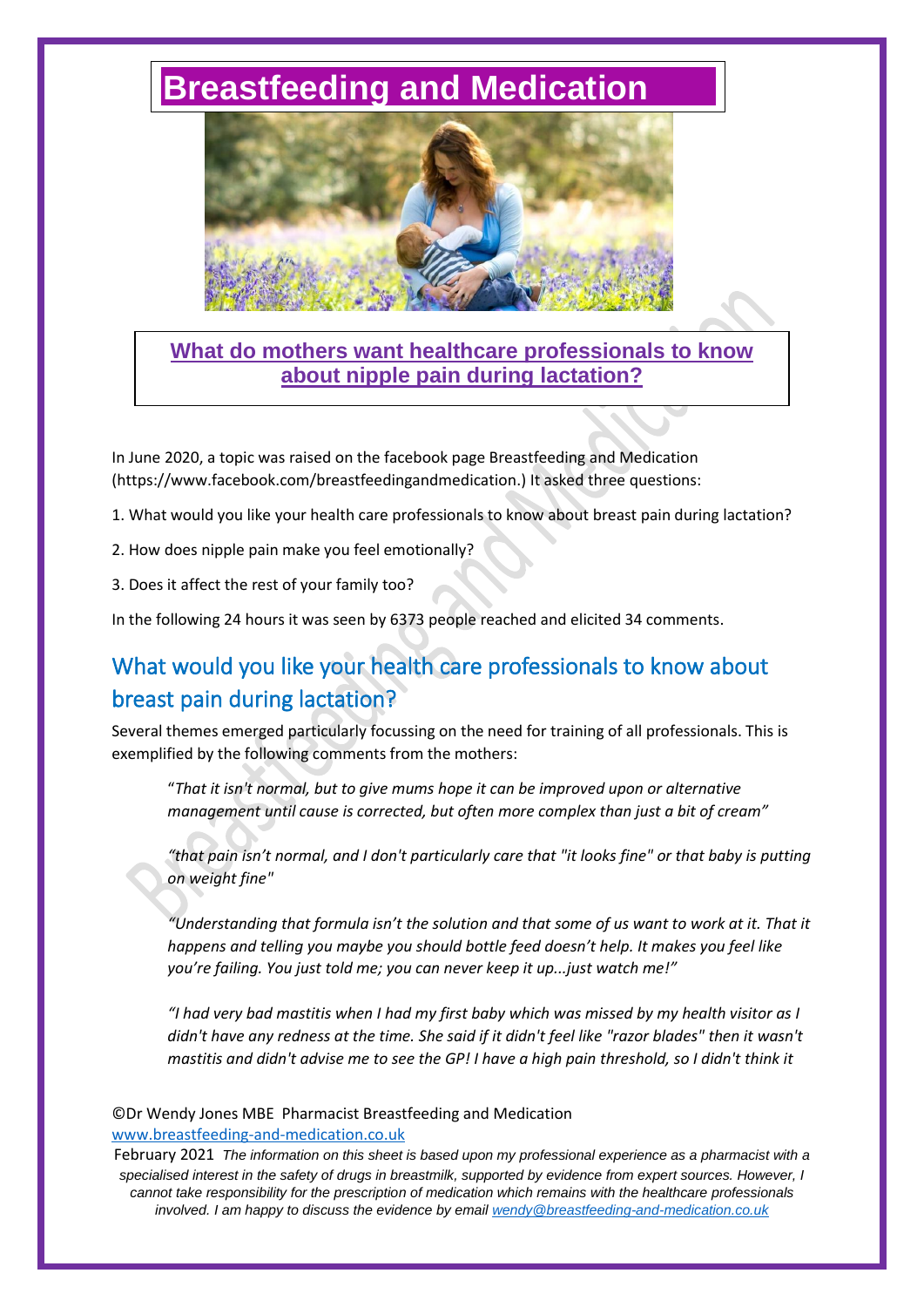*was that bad! I think health professionals need to know about all symptoms not just fever and redness and not assume it's "normal" to experience pain when breastfeeding"*

*"That it's OK as a professional to say you don't know and you don't have an answer, and it's OK to point people to someone else that might have an answer. In particular, if you are a health professional and a mother asks you "do you think the latching is good?", it is OK to say "latching/breastfeeding is not my area of expertise, but you can ask to see this other person or attend this group"*

There was also another theme that pain during breastfeeding can occur because of other conditions. Those mentioned most often were Raynaud's syndrome and thrush both of which, for these respondents were either not recognised or poorly treated. A recurring point was that thrush is often over diagnosed.

*"Pain can happen/only start after baby turns one. Not to be told it is thrush constantly when it isn't and not to be told now is the time to stop and being questioned about it. Every professional turned me away or just gave me another number, take the time to see your mums not diagnose on what it sounds like it could be"*

*"I have breastfed for 2 years and counting, and the first 2 months were total agony, and I cried every feed. Every support person bar one said feeding 'shouldn't hurt' and I or baby must be doing something wrong. A lactation consultant eventually diagnosed me with Raynaud's Syndrome of the nipples, and it went away when the weather got warmer."*

*"I had a huge "that's an actual thing?!!" moment when I came across somebody mentioning Raynaud's online whilst pregnant with my first; when I told the consultants about it at my next appointment, explained that tiny temperature changes could trigger it, and it felt like somebody was holding a lit cigarette lighter against me for 30 minutes at a time, etc, they prescribed it. My GPs hadn't heard of it and didn't know it was a thing. It took me about a week with my first to work out that it had gotten worse, and I needed to increase from 10mg daily to 20mg when my milk came in, and that's why breastfeeding was torturous. (Didn't help that I listened to people telling me how long she "should" feed for, they didn't mention cluster feeding, etc... We were both pretty miserable for a few days until the penny dropped, I upped the meds, and stopped listening to bad advice.)"*

*"That it's not always bloody thrush!!!!"*

Diagnosis of tongue tie being delayed was also mentioned by several respondents.

*"Tongue tie is painful for mums I thought waiting 3 days was too long I feel for those mums who have to wait weeks. There should be a properly trained midwife on every shift at hospital so it can be dealt with straight away."*

©Dr Wendy Jones MBE Pharmacist Breastfeeding and Medication [www.breastfeeding-and-medication.co.uk](http://www.breastfeeding-and-medication.co.uk/)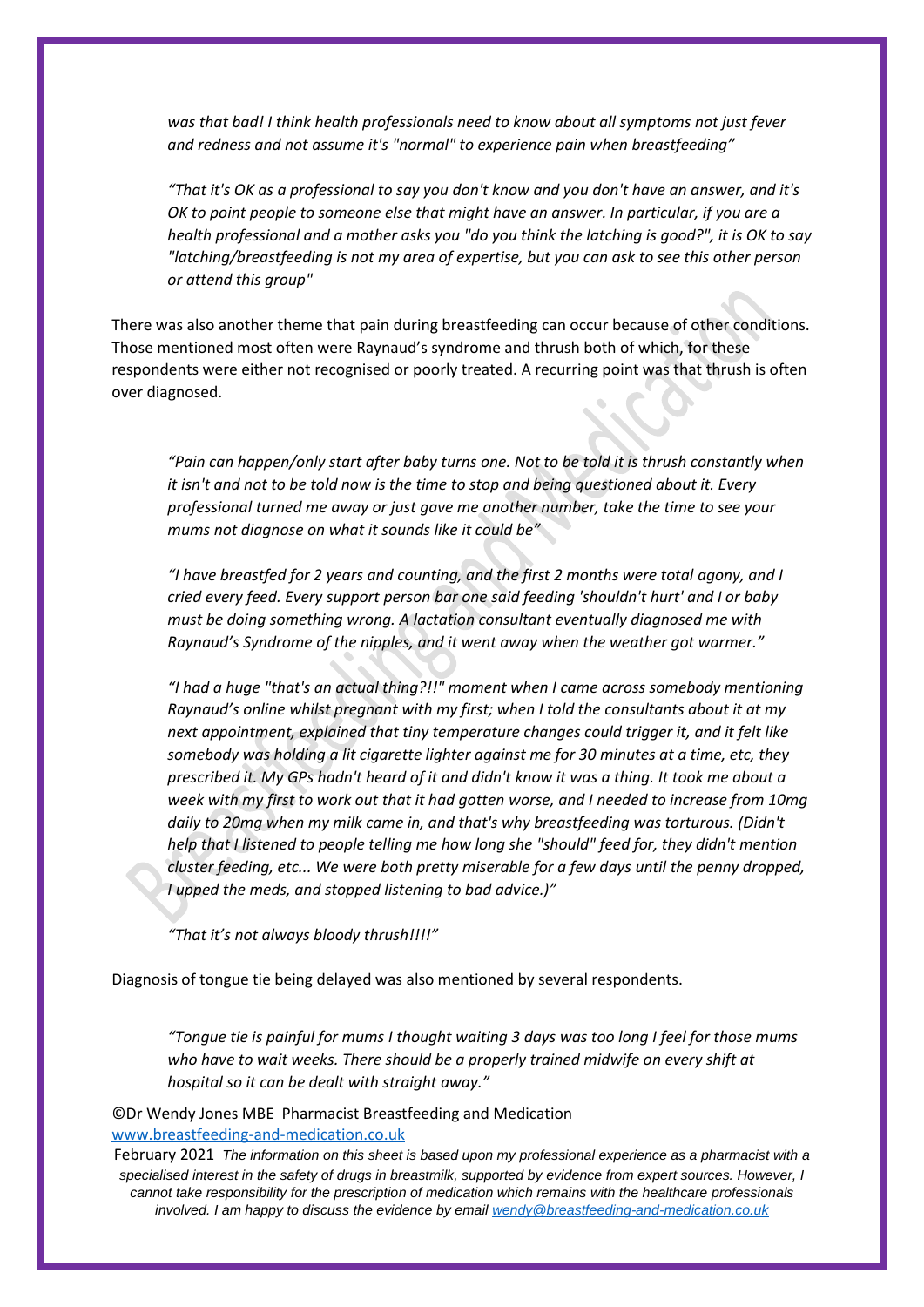*"I'd like caregivers to appreciate just how much tongue tie can hurt. I'd give birth a thousand times over rather than go through that again, cabbage leaves don't cut it I needed some proper pain medication!"*

The comment that seemed to epitomise many of the comments that are made on the page refers to the lack of breastfeeding education in many undergraduate training programmes which are often only rectified by an interested mentor or personal experience. For the first time the British Pharmacological Association are including questions on medication in lactation in their box set training [\(https://community.bps.ac.uk/\)](https://community.bps.ac.uk/). This has yet to be addressed for several of the other professional training programmes at undergraduate level.

"I *mean, just some education on breastfeeding would be a massive improvement from the current status quo"*

*"Breastfeeding and breast pain /conditions should be included in nurse training in particular advanced nurse practitioner training. I had absolutely no training on breast care let alone breastfeeding during my courses."*

### *How does nipple pain make you feel emotionally?*

There were 16 comment on how mothers felt emotionally when dealing with nipple pain. It is clear the distress caused was difficult for many. Several spoke of feeling angry and frustrated that they hadn't been able to achieve pain free breastfeeding:

*"Like 'I was doing it wrong' or being a 'failure'. Emotionally low"*

*"Irritable/frustrated/angry/anxious"*

*"Frustrated but determined to push through as friends told me it will pass"*

*"Conflicted, sad, powerless, frightened"*

A further theme was dreading the pain of the next feed but feeling that they had to do it anyway. These are women determined to follow their chosen method of feeding whatever the cost to themselves because it was optimal for their precious babies. Antenatally, we stress the benefits of breastfeeding for mother and baby but once the baby is born too often the support is lacking to facilitate it. The emotion behind these comments should not be ignored. These are women trying to do the best for their babies yet too often we don't make that an easy journey. How many of these would be highlighted as having possible post-natal depression?

#### ©Dr Wendy Jones MBE Pharmacist Breastfeeding and Medication [www.breastfeeding-and-medication.co.uk](http://www.breastfeeding-and-medication.co.uk/)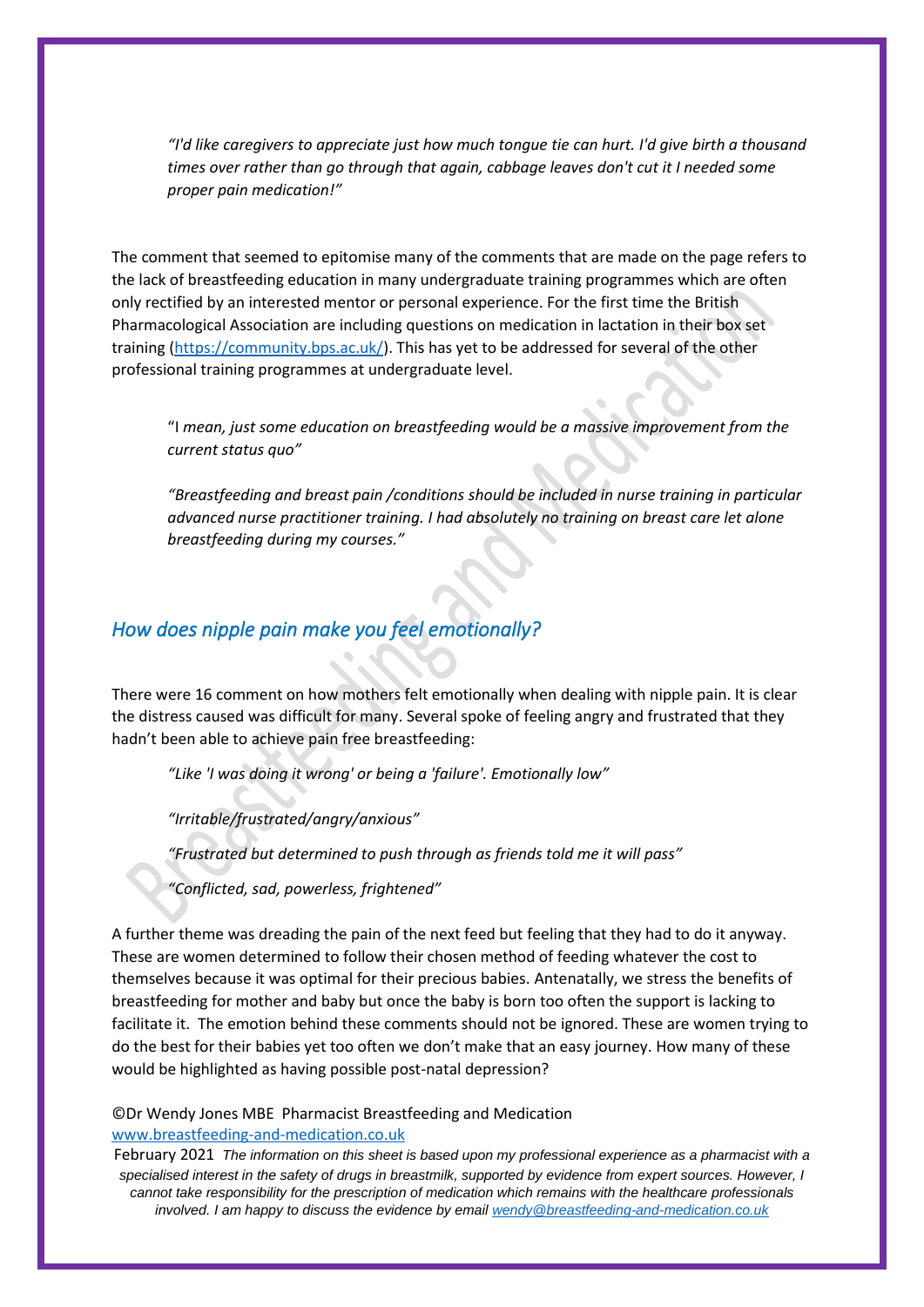*"Pretty awful. Dreading feeding your precious darling baby can become not wanting to pick them up or hold them - because if you do, they will want to nurse"*

*"Cross! Want to respond to feeding cues but dread every feed. Love your baby hate that it's so difficult"*

*"Useless, heartbroken, like I was doing something wrong. I never hated my baby, but I did start to hate having to feed her, I'd cry a lot. Emotionally very down at those times"*

*"Emotionally you anticipate every feed, wondering what you are doing wrong, and how much it will hurt this time. you feel a difficulty bonding when this should be the most natural thing in the world. Something you just want to love doing. this isn't just around the pain, but I feel I had an element of PND around feeding, and with my second pregnancy I cried every time feeding was discussed. not because I didn't want to do it but at the trauma"*

*"Useless as couldn't solve the problem, got no help, left me upset and really down could not stop crying*"

## *Does nipple pain during lactation affect the rest of your family too?*

There were eleven responses to the affect on the rest of the family. Most referred to the effect on the partner. The common theme in many was that they feel helpless.

*"My partner wanted to help and suggested bottle feeding, but that's not what I wanted. It's difficult to support somebody when they can't really help"*

*"My husband struggled hugely with how it affected me"*

*"When your baby and wife are both sobbing hysterically and there's nothing you can do about it, it's going to impact you too"*

*"They feel sad, angry, powerless, more likely to resent breastfeeding"*

*"Helpless, because they can only watch you suffer"*

The effect on the rest of the family, including the baby and older children was also mentioned.

*"It completely affects the whole family as my partner and older daughter watch me in pain"*

*It's also very difficult to get anything else done when you're constantly breastfeeding in pain."*

*"Family affected by snappy, emotional mum"*

©Dr Wendy Jones MBE Pharmacist Breastfeeding and Medication [www.breastfeeding-and-medication.co.uk](http://www.breastfeeding-and-medication.co.uk/)